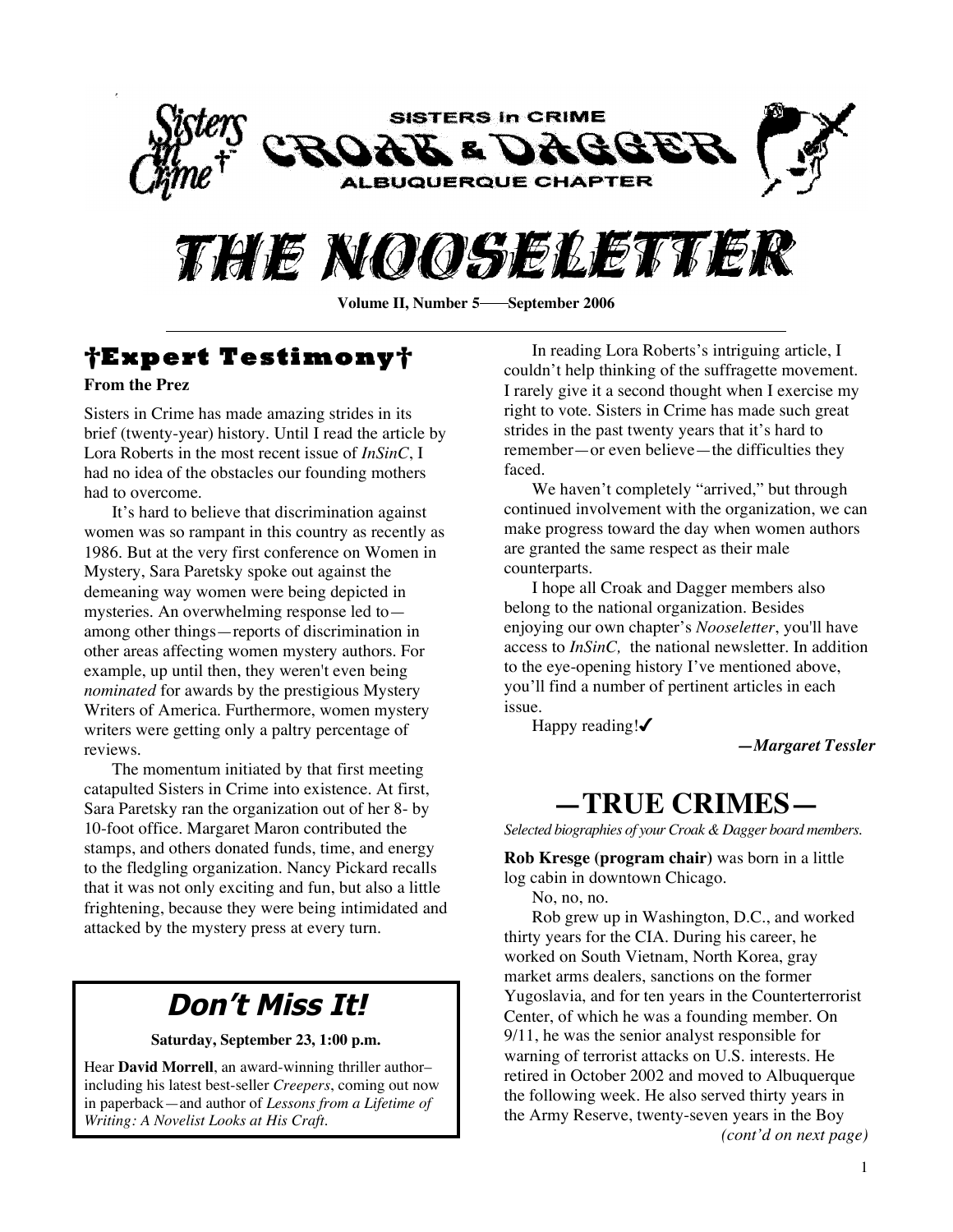#### *(True Crimes, Rob Kresge, cont'd.)*

Scouts, ten years on the CIA's Native American Council, eight years on his church's Missions Committee, and two years as the chair of the 180 member CIA writers' group that he founded in 2000.

He is the author of four unpublished manuscripts (so far)—three historical mysteries and a Civil War spy novel based on a true story. He's written two short stories, and he had a profile and an interview with thriller author Gayle Lynds published this summer in *Mystery Scene* and *Crime Spree* magazines. He belongs to the national Sisters in Crime, Mystery Writers of America, the Historical Novel Society, and the International Thriller Writers organization. He has served as programs chair of the Croak & Dagger chapter for 2005 and 2006.

### DON'T FORGET:

Tuesday, September 23, 1:00 p.m. Tuesday, October 24, 7:00 p.m. Saturday, November 28, 7:00 p.m.

### **Croak & Dagger Lineup**

#### **Officers**

President: Margaret Tessler tale\_spinner@earthlink.net Vice President: Sarah Schwartz schwartzse@comcast.net Treasurer: Ira Rimson irimson02@comcast.net Secretary: Stephanie Hainsfurther words13@osogrande.com **Committee Chairs** Programs: Rob Kresge rkresge777@comcast.net PR/Publicity: Stephanie Hainsfurther words13@osogrande.com Membership: Stephanie Hainsfurther words13@osogrande.com The *Nooseletter:* Shirley Coe shirleycoe@comcast.net Hospitality: Fred Aiken FAAiken@aol.com Web Site Coordinator: Nancy Varian thule21@att.net

### **Buried Treasure**

Have you read something really good lately, but are reluctant to write an entire (450 words) review for the *Nooseletter*? Did you come across a



really good book in the book exchange boxes at one of our meetings? How about telling us about it in a paragraph, like the following review? And there's no rule that says you have to return books to the exchange boxes. If you like it well enough, keep it. But don't keep an unexpected treasure entirely to yourself. Share the knowledge with the rest of us, who may want to seek out books by that author.

#### **Found in the book exchange box:**

*The Body of David Hayes* by Ridley Pearson. I stumbled across this one a few months ago, and it took me a while to get around to it. Glad I didn't wait any longer. I intend to look for more books by Pearson. He's an award-winning mystery and thriller author who's also written screenplays and children's books. This novel is set in Seattle and starts as a police procedural featuring his long-time series protagonist Lt. Lou Boldt. But the novel rapidly escalates into a chase for missing millions and involves Boldt's wife, who had an affair years before with the prime suspect, now missing; their children; Boldt's trusted colleagues; and an old friend who may be playing a dangerous game. Russian Mafiosi, Seattle police special ops, and the organized crime squad all figure in this, too. I admired Pearson's point of view into the heads of Boldt and his wife as the guilty secret comes out and during his desperate struggle to keep a video of the affair out of the media and off the Internet. The latest high tech equipment comes into play, and the surveillance scenes are innovatively and expertly handled. The finale features a multilayered deception straight out of *The Sting*.

*—Rob Kresge*

### **IN THE LOOP**

If you haven't joined already, all members are invited to join the Croak & Dagger community group, an online gathering place. Exchange information about mystery books, movies, and TV shows; share news about local and national mystery events; and participate in occasional online classes. Join in!

Contact Nancy Varian, thule21@att.net, for further instructions.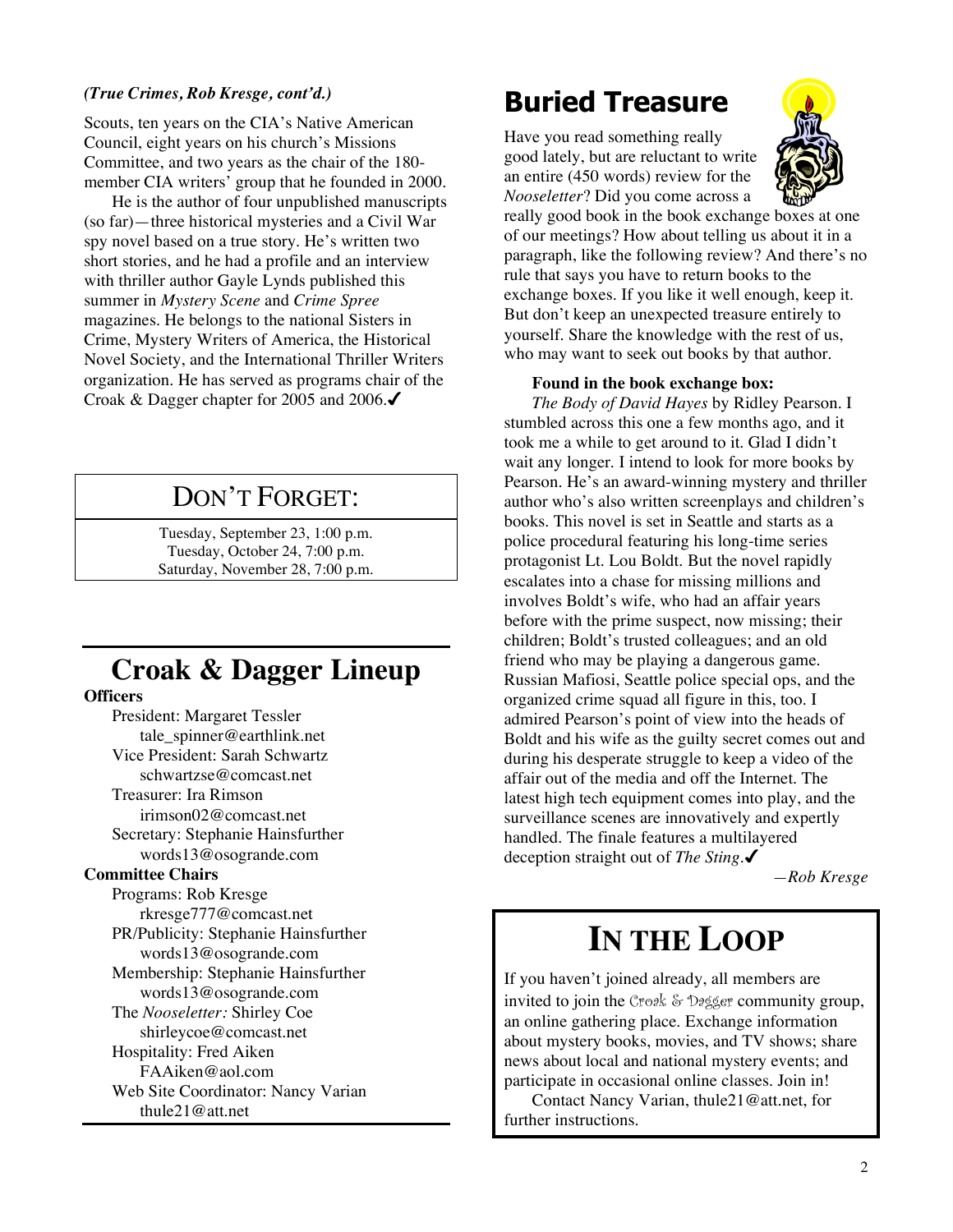### The Cairn of Albertvs

#### **Legant prius et postea despicant.**

*Let them read first and dislike afterward.*

A writer's perennial complaint on getting a poor review. So did Romans have beach reading or were they always into serious stuff like Plato, Aristotle, and *The Consolation of Philosophy*? Despite a literacy rate of 5–15 percent, anyone from aristocrats to slaves might read. Popular literature ranged from bodice rippers, *An Ephesian Tale*, to comic novels, *Lucius, or the Ass*, to the Christian novella *The Acts of Paul and Thecla*. Historicals, stories of marvels, fables, and fortune telling are known. There was even a joke book: "One of twin brothers died. When a dimwit saw the survivor, he asked, 'Was it you who died or your brother?""

Manuscripts and bound volumes preserved in monasteries were rediscovered during the Renaissance. Ten of Shakespeare's plays are drawn from antiquity. Archeological digs spawned *The Last Days of Pompeii* by Edward Bulwer-Lytton he of "the dark and stormy night." The author still is spoofed in the Bulwer-Lytton Fiction Contest for worst opening sentences.

"Detective Bart Lasiter was in his office studying the light from his one small window falling on his super burrito when the door swung open to reveal a woman whose body said you've had your last burrito for a while, whose face said angels did exist, and whose eyes said she could make you dig your own grave and lick the shovel clean." (Jim Guigli, 2006 winner.)

Bulwer-Lytton consistently broke rules of current writing wisdom. Parenthetical author asides included: "I know its face, by Pollux," cried Pansa. "It is an Ambracian kid. Ho!" (snapping his fingers, an usual sign to slaves). "We must prepare a new libation in honor of the newcomer." And an author intrusion: The sun shone gaily into that beautiful chamber of Glaucus, which I have before said is now called "the Room of Leda."

While territorial governor at Santa Fe, Lew Wallace wrote *Ben Hur*. Both men's novels became movies more easily grasped than turgid nineteenthcentury prose. Would Wallace's opening-hook paragraph, a geography lesson, grab today's editors?

> The Jebel es Zubleh is a mountain fifty miles and more in length, and so narrow that its tracery on the map gives it a likeness to a caterpillar crawling from north to south. Standing on its red-and

white cliffs, and looking under the path of the rising sun, one sees only the Desert of Arabia, where the east winds, so hateful to the vine growers of Jericho, have kept their playgrounds from the beginning. Its feet are well covered by sands tossed from the Euphrates, there to lie; for the mountain is a wall to the pasturelands of Moab and Ammon on the west—lands that else had been of the desert a part.

Today's Greek and Roman novels are legion, grouped together on Amazon and Barnes and Noble sites. Irene Hahn, at www.romanhistorybooksandmore.freeservers.com, reviews classical works and contemporary novels, and also hosts a Wednesday chat room. Richard M. Heli's newsletter, *The Detective and the Toga*, www.histmyst.org/romys.htlm, lists Roman mysteries published in Europe, the UK, Canada, and the USA. Included are translations, brief author bios, and a link to Amazon.com.

*—Albert Noyer*

### **Killer Nashville**

Killer Nashville is a two-day event that will be held in Nashville, Tennessee, on Friday, September 15, and Saturday, September 16, 2006.

Best-selling mystery and thriller authors, screenwriters, and playwrights will sign books, meet fans, and participate in panels.

Scheduled events include author receptions and book signings, a writer's conference with panel discussions on topics such as forensics, selling stories to film and TV, roundtables on supporting and navigating the bestseller, and general fiction and nonfiction panels.

Attendees include Carol Higgins Clark, many other award-winning authors, screenwriters, publicists, editors, literary agents, and entertainment and literary attorneys.

Sponsors include Mystery Writers of America, Southeast Mystery Writers of America, American Blackguard, Barnes & Noble Booksellers, First Tennessee Bank, and Landmark Booksellers. You can learn more about the entire event at www.KillerNashville.com.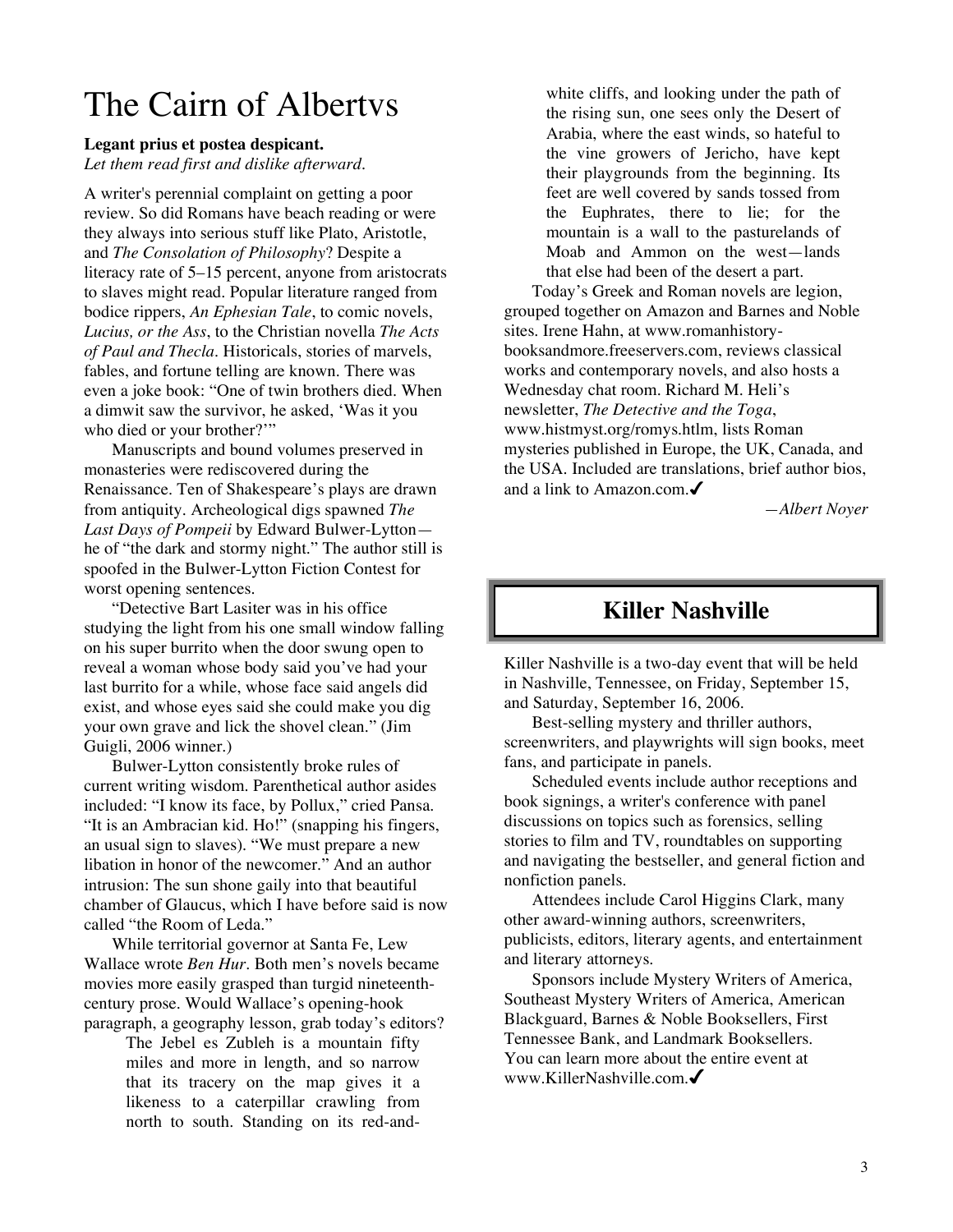# Croak and Dagger **Coming Events . . .**

### **Morgue Tour!**



As if October isn't creepy enough, Croak & Dagger has arranged for a return of last year's favorite field trip. A visit to the morgue is planned for 9 to 11 a.m. on October 28, the last Saturday before Halloween. The tour involves a look into the morgue and a film about

autopsy procedures. There are three limitations to your signing up for the tour:

- 1. The Office of the Medical Examiner only allows these tours on Saturdays, and attendance is limited to twenty persons.
- 2. There was great demand for the 2005 tour. If you attended in 2005, you may not attend this year's event. Don't worry if the experience affected your memory; Rob Kresge has a list and knows who you are.
- 3. Those who sign up in person get preference for this tour. Rob will have the signup sheet available on Saturday, September 23, at David Morrell's talk. Just in case we don't reach twenty, a message will be sent encouraging folks to email Rob for a place on the roster.

Sign up at the regular meeting on Saturday, September 23 (at 1:00 p.m.), or email Rob at rkresge777@comcast.net.

Important additional note: Rob will also sign up alternates on a waiting list and notify them if vacancies open up. Last year we had three on the waiting list make the tour. $\checkmark$ 



Sisters in Crime was founded in 1986. *The purpose of Sisters in*

*Crime shall be "to combat discrimination against women in they mystery field, educate publishers and the general public as to the inequities in the treatment of female authors, raise the level of awareness of their contribution to the field, and promote the professional advancement of women who write mysteries."*

## Membership Drive Event: A Halloween Wine-Tasting Bash

Scene: Members and their guests\* (see qualification below) are invited to a Halloween wine-tasting party: a Croak & Dagger membership drive event

Date: Tuesday, October 24

- Time: 5:30 to 8:00 p.m.
- Place: St. Clair Winery, Rio Grande Blvd. in Old Town, on the side patio



- Admission: \$10 per person *plus* one prospective member (\*a non-spouse/non-spousling guest)
- Occupancy: Limited to 60 people first come, first served
- Entry: Come and mingle with other Sisters in Crime and their guests
- Prizes: There will be door prizes, and one free membership will be given away

Invitation: Invitations will be emailed to members. Sign up by phone or email with your name *and* the name of your guest\*.

- Refreshments: Nonalcoholic beverages will be available. Designated drivers are encouraged.
- If You Dare: Costumes are encouraged, though not required
- Contact: Stephanie at 298-2155 or words13@osogrande.com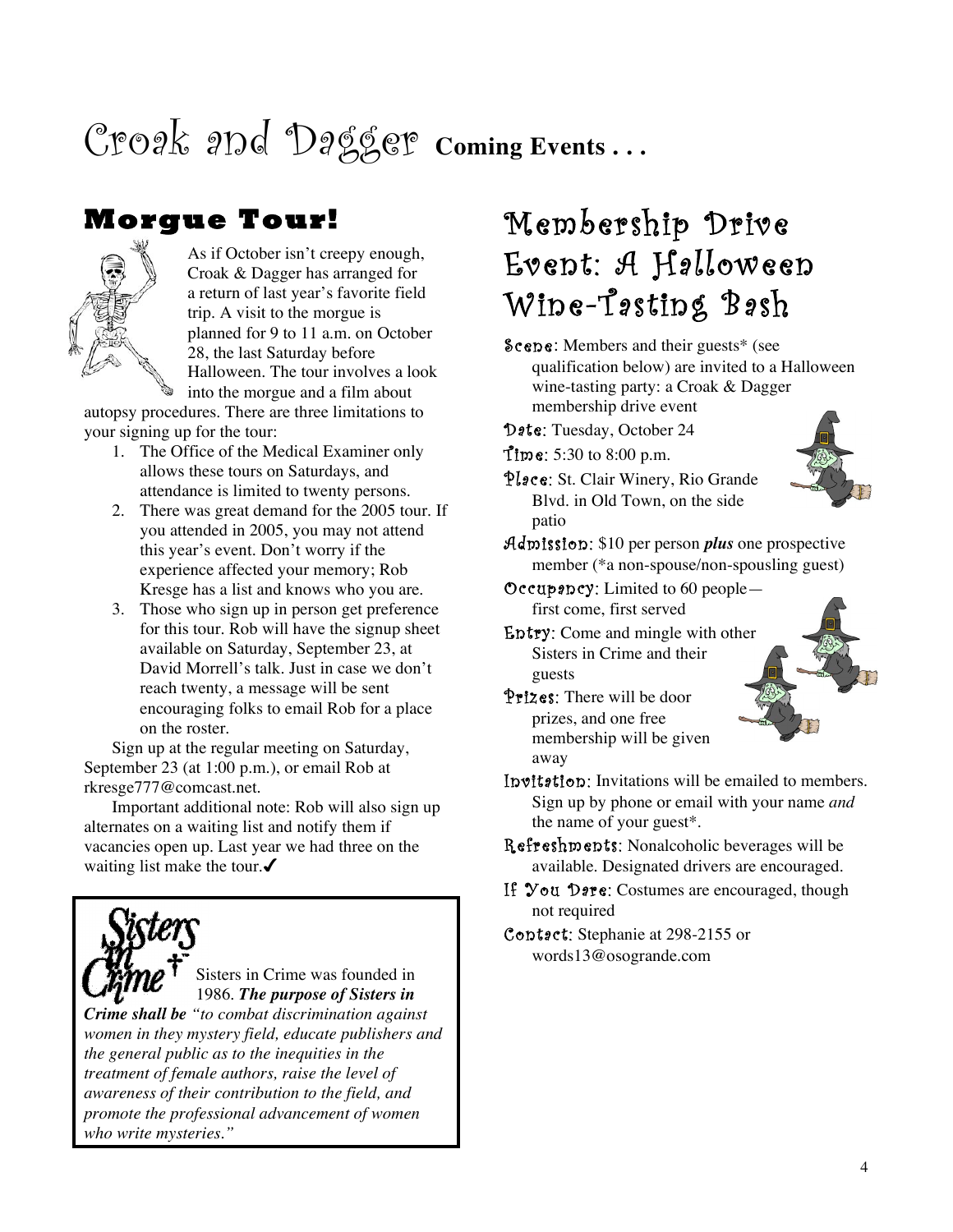### **A Hunchback, Three Cops, and a Muslim Walk into a Bar . . .**

#### **THREE SHORT REVIEWS**



*Dissolution* **by C. J. Sansom** London: Penguin Books Ltd., 2003

P. D. James recommended this writer in a recent article on mysteries in the *Wall Street Journal*, so I decided to pick her up. Then I found out she's a he. Then I found out that *Dissolution* is an historical mystery, and I groaned out loud (sorry, Rob).

I don't have much interest in historical novels, having ditched Anne Perry after too many repetitive, s-l-o-o-o-w m-o-o-o-v-i-n-g Monk mysteries. I halfheartedly dug into this one, figuring I could always stop and put it in the free-book bin at the next program meeting.

Well, fellow Sister, I got so hooked that I went out and bought Sansom's second novel (*Dark Fire*) and read them back to back.

Most of the action in *Dissolution* takes place at an English monastery during the time of the Reformation in the reign of King Henry VIII. Yes, the one who had Anne Boleyn beheaded the year before so he could ally himself with Jane Seymour, who has recently died after childbirth. The king, having set himself up as head of the Church of England, has ordered all of the Roman Catholic monasteries and their property seized. His henchman, Lord Cromwell, has dispatched an attorney to oversee the dissolution of the monastery at Scarnsea, and the attorney has been beheaded in the kitchen (insert lawyer joke here).

Our reluctant reformer and hero, hunchback Matthew Shardlake, another lawyer, is sent by Cromwell to investigate the first one's death. During his investigation, Shardlake finds that a lot of things are up at Scarnsea, including child and elder abuse, homosexuality, poisoning, sexual harassment, and more swordplay. The protagonist's voice is true and finely written; we are with him all the way as Shardlake's taste for Reformation sours and he finds himself mired in physical and political jeopardy.

The mystery unravels nicely, with a true surprise at the end, but the real charm of this series lies in the details of daily life within the monastery and in London, where Shardlake lives. Within Sansom's books, you are transported to that time and place mysterious, dangerous, and downright malodorous as it was.

#### *The Night Gardener***, by George Pelecanos**

New York: Little, Brown and Company, 2006

Watching *The Wire* on HBO, I confess I am stymied by the street slang, just as I was while trying to read George Pelecanos's police procedural series set in D.C. Pelecanos is a staff writer and story editor on *The Wire*. But when I opened *The Night Gardener*, a one-off also set in D.C., I knew there would be no problems with the straightforward language in this book.

My problems instead are with plot structure and characterization. This book reads more like an outline for a made-for-TV movie, and it wouldn't make a very good one.

The plot hinges on three murders of children committed in 1985 and a present-day murder that looks a lot like the previous ones. All of the victims were dumped in community-tended gardens around Washington. When a teenager is murdered in 2005 and found in yet another community garden, the cops think it must be linked to the previous three killings.

A detective sergeant who is still on the force, a drunken ex-cop, and the lead investigator on the original case, now retired, are all supposed to come together to solve this latest murder of fourteen-yearold Asa Johnson.

Doesn't happen.

The present-day body doesn't show up until page 99. The three cops don't actually get together until page 220. And their investigation is anything but cohesive, let alone successful. There is a subplot involving two really stupid criminals (real cops will tell you there is no other kind of criminal) that barely pretends to have anything to do with the main story. This book is such a big disappointment all around that it is definitely going in the swap bin at the next program meeting—not that any of you will read it after this review.

Actually, I did have a problem with the language in this novel, with one word in particular. The children who were murdered in 1985 all have names that are spelled the same way backward and forward—Otto, Ava, and Eve. Then there's Asa, twenty years later. Hence, the cops have dubbed these The Palindrome Murders. Oh, really? That seems about as likely as having a police force made up of former English majors.

*(cont'd. on next page)*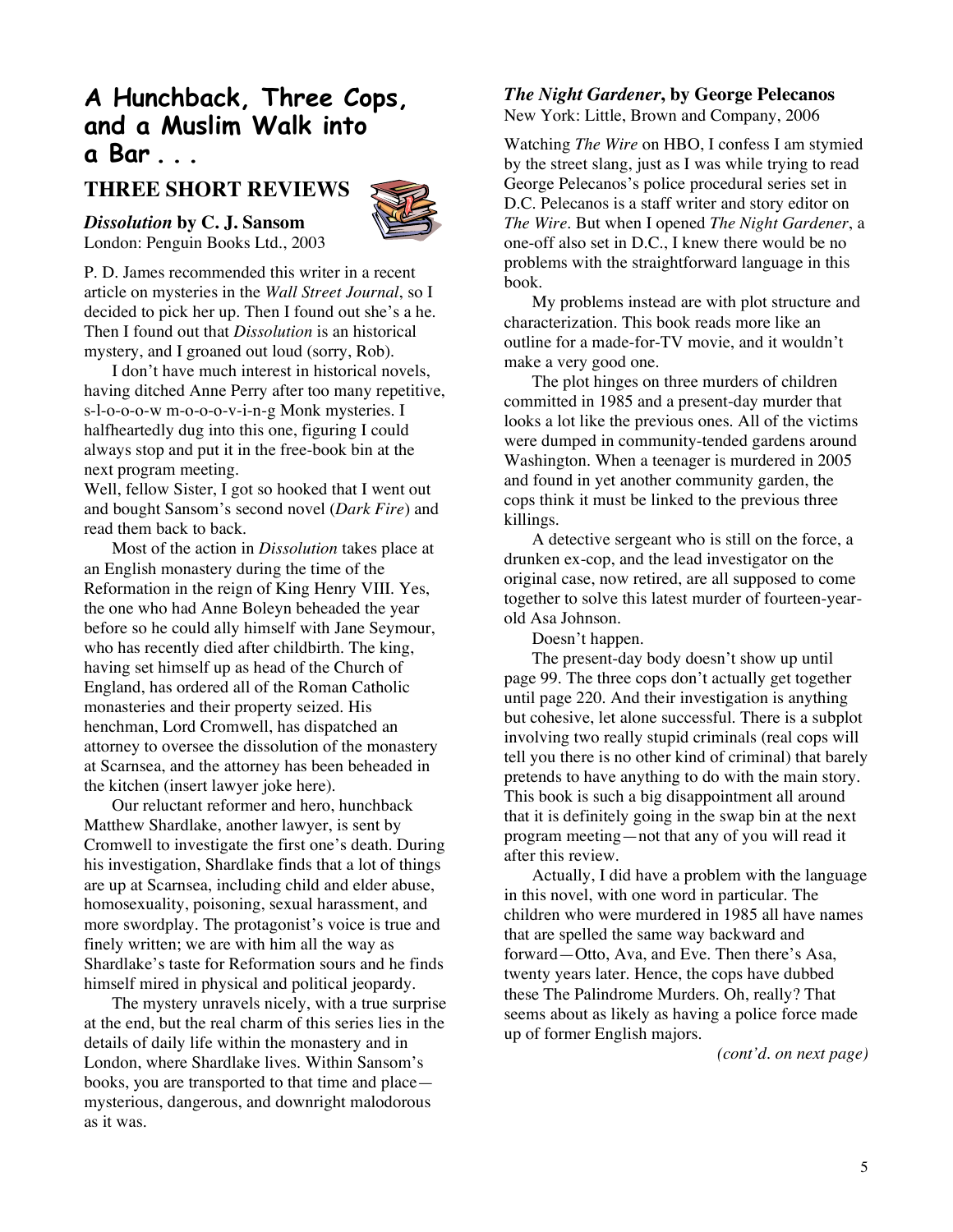#### *(Three Short Reviews, cont'd.)*

#### *Terrorist***, by John Updike** New York: Alfred A. Knopf, 2006

It is a stretch to call this book a crime novel, but since all of the action hurtles toward one big act of annihilation, I think you can allow me some space here. (And John Updike is my favorite writer, so shut up already.)

Ahmad is one of those kids that the other kids love to hate—and rightly so. At the age of eighteen, he is a self-righteous prig of a religious fanatic and, in keeping with the news and the timely title, the religion in question just happens to be Islam. Believe me, you have met Ahmad in other, non-Islamic versions.

His view of the world, thanks to the fundamentalist teachings of his imam at the mosque, is rigidly black and white. He has very little understanding of or empathy for the people around him, especially Joryleen Grant, a seductive girl at his high school. Ahmad can't even cut his mother much slack. She's a hippy-dippy single mom and artist who raised him because it was her responsibility to do so but who ended up loving him, too, along the way. Her resolute yet ignorant championing of his individuality and religious choice seems naïve to us, and absolutely American. His father is an Egyptian who abandoned his family when he returned to his own country.

Part of Ahmad's searching in this book seems to be for that elusive father. He clings to his religious teacher's strict beliefs, rejects the advice of the depressive Jewish guidance counselor, Jack Levy, and comes under the wing of his Lebanese employer's son, Charlie, who teaches him how to drive a truck. It is Ahmad's simple skill with the truck that becomes most ominous as we begin to realize what some of the older men in his life have in store for him.

In an extreme way, this book is about a young man's coming of age. It is a mystery in that we are suspicious of the characters' motives throughout, are certain that murder will occur, and are taken by surprising twists along the way. But most of all it is a nail-bitingly suspenseful, exquisitely realistic novel that evokes our personal and national vulnerabilities. $\checkmark$ 

*—Stephanie Hainsfurther, words13@osogrande.com*

### **ROB'S RANDOM SHOTS**

#### **September Case File Number One**

*Iron Ties* by Ann Parker, Poisoned Pen Press, Phoenix, June 2006

Hallelujah! Feisty saloon owner Inez Stannert is back in another Ann Parker Silver Rush mystery. Just in time. It's summer 1880, and the railroad is coming to Leadville, the Silicon Valley—er, mountain—of the Colorado silver rush. But nothing is simple in the politics of that age. The railroads run rampant over the objections and property rights of individuals, and it's not exactly certain when the railroad will arrive or which of two competing lines will emerge victorious: the Denver and Rio Grande or the Atchison, Topeka, and Santa Fe.

Against this backdrop of big money, political rivalry, and potential violence, violence is first out of the starting gate. A female photographer friend of Inez witnesses what looks like a double homicide and is nearly killed when an explosion immediately afterward destroys a section of Denver and Rio Grande track. Only Inez believes the injured woman's story. But when she investigates, there are no bodies to be found.

Readers who discovered the first book in this prize-winning series (the Willa Cather and the Colorado Gold awards), *Silver Lies*, published in 2003, will rejoice in the return of mysterious love interest Preacher (and former Union spy) Justice B. Sands, Inez's stalwart business partner Abe Jackson, and a host of supporting characters. New characters include suspects that range from suspicious actors, an ex-professor, railroad toughs among whom are former Confederate sharpshooters, and the wife of a missing miner.

All this intrigue occurs against the backdrop of the rumored visit to Leadville, on the first train, by former President Ulysses S. Grant. Bitterness from the war boils up periodically among Confederate war veterans who may hold a grudge against another Union general, now an officer of the Denver and Rio Grande.

Can Inez sort out her friend's story, determine whether two murders really occurred, and then prevent another murder that is literally barreling down the tracks? Complicating the issue for the missing men are indifference from the railroad, which is further angering Leadville residents by forcing out landowners in the right-of-way. Who's behind the thuggery to pressure them to sell out? And why is Reverend Sands of so little help? Is it just his apparent infatuation with the beautiful *(cont'd. on next page)*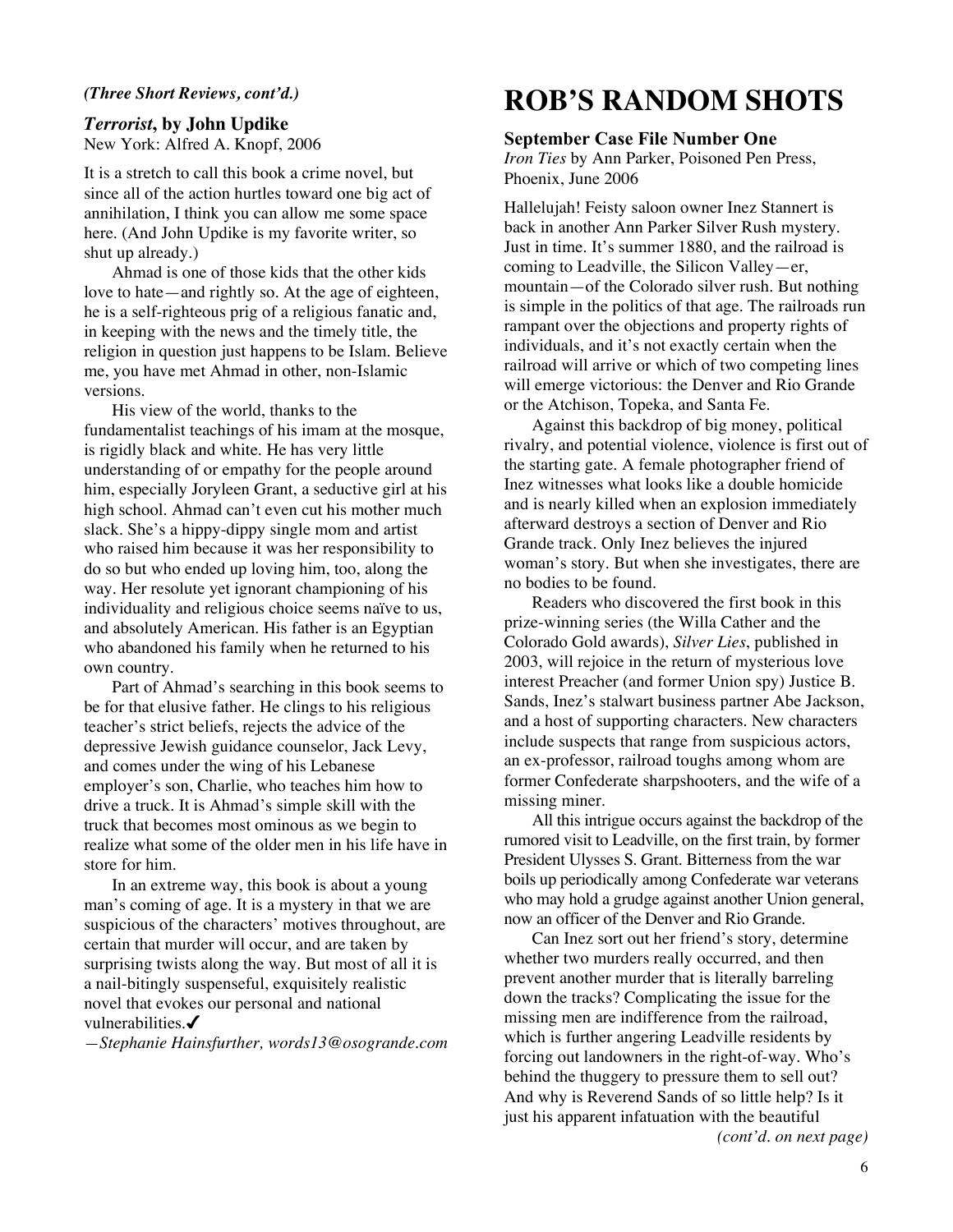#### *(Rob's Random Shots, cont'd.)*

daughter of a railroad owner or is there something in his past that prevents him from helping Inez as he did in *Silver Lies*?

Readers can find out more about these books and the author—at www.annparker.net. Ann promises more thrills and mystery in her next novel, to be published by Poisoned Pen next year, possibly including the return of her ne'er-do-well husband, Mark, missing since the beginning of *Silver Lies*. Don't miss it. I know I won't.

#### **September Case File Number Two**

*Creepers* by David Morrell, CDS Books, New York, 2005

By the time you read this, David Morrell's *Creepers* will be out in paperback, just in time for his talk to us on Saturday, September 23, at 1 p.m.

David Morrell is best known as the creator of Rambo in his first novel, *First Blood*. Since then, Morrell, called the "Father of the Modern Action Novel," has written twenty-seven best-selling novels that have sold eighteen million copies and been translated into twenty-six languages. *The Brotherhood of the Rose* was an NBC miniseries. Since his retirement as a professor at the University of Iowa's writing program, he has lived in Santa Fe. In 2004, he and spy novelist Gayle Lynds cofounded the International Thriller Writers organization, which held its first conference this July in Phoenix.

But why should you read *Creepers*? Well, it's a bestseller and an award-winner, too. It won this year's Bram Stoker Award for Horror Novel of the Year. Wait, wait. I can see the level of trepidation rising out there. Morrell hastens to point out that although he has written all kinds of horror novels and stories, there is nothing supernatural in *Creepers*. It certainly is, in many ways, one of a kind. Many of Morrell's novels have been groundbreaking, but no one has written a book quite like this one.

First, the subject matter: The title is a nickname for urban explorers, city archeologists who investigate abandoned buildings and uncover their dying secrets. Since what they do—breaking into private property is illegal, these people must act in secret. They're a little like cavers, but with a twist: they have to avoid the police, so they always work at night.

The group that descends on the Paragon Hotel, a century-old building boarded up in the 1970s in the virtual ghost town of Asbury Park, New Jersey, is scheduled for the wrecker's ball in a few days. Long

held to be a hangout for gangsters in the Depression and built by a mysterious reclusive hemophiliac, the hotel attracts a motley band of adventurers—a professor, three of his former students, and a *New York Times* reporter intent on a story. But some of the party have hidden agendas, and as things begin to unravel, new revelations burst out in virtually every chapter.

Second: This book is also unique in that the action takes place in about eight hours. Not coincidentally, the book takes about eight hours to read. So the story unfolds in real time with every word and action of the characters.

I like to think I've read enough thrillers to anticipate plot departures, but every twist in this story caught me by surprise. This book has been so successful that Morrell's next novel will be a sequel to it. I'll be on the lookout for it; hope you will be, too. Want to know more? Visit www.davidmorrell.net and www.theparagonhotel.com.Hallie Ephron writes psychological mysteries, so she knows whereof she writes. Her sister Nora is a noted screenwriter (*When Harry Met Sally* and many others), so ink runs in her family's veins.

This volume, laid out logically, begins with 80 pages on *planning*, a step that ought to take at least as long as the actual writing. As Ephron and the *Weekend Novelist* authors point out, those who plan ahead face fewer writing blocks and go down fewer dead ends that force them to throw away dozens of pages (even a hundred) of draft and start over. Planning shows you how to proceed logically from a premise (idea) to sleuth, crime, victim, villain, innocent suspects, supporting cast, setting (I might have placed this higher, next to premise), plot organization, and title selection. It may seem weird to put title last, but it can occur to you at any point and may change.

In this section and the others, Ephron shows you how certain aspects of novels or scenes flow from each other and give you space for practical exercises, either from the book you're working on or just something you think up on the spot.

The final ten-page section is on selling your novel—targeting agents and publishers and putting together a query packet. There are entire books on these topics, but Ephron does an admirable job of condensing the best recommendations into a few pages. This is a great book for those of you just starting out, those who are well underway, or—as I found to my chagrin—those of us who wish they could back up the tape to five years ago. $\checkmark$ *—Rob Kresge, rkresge777@comcast.net*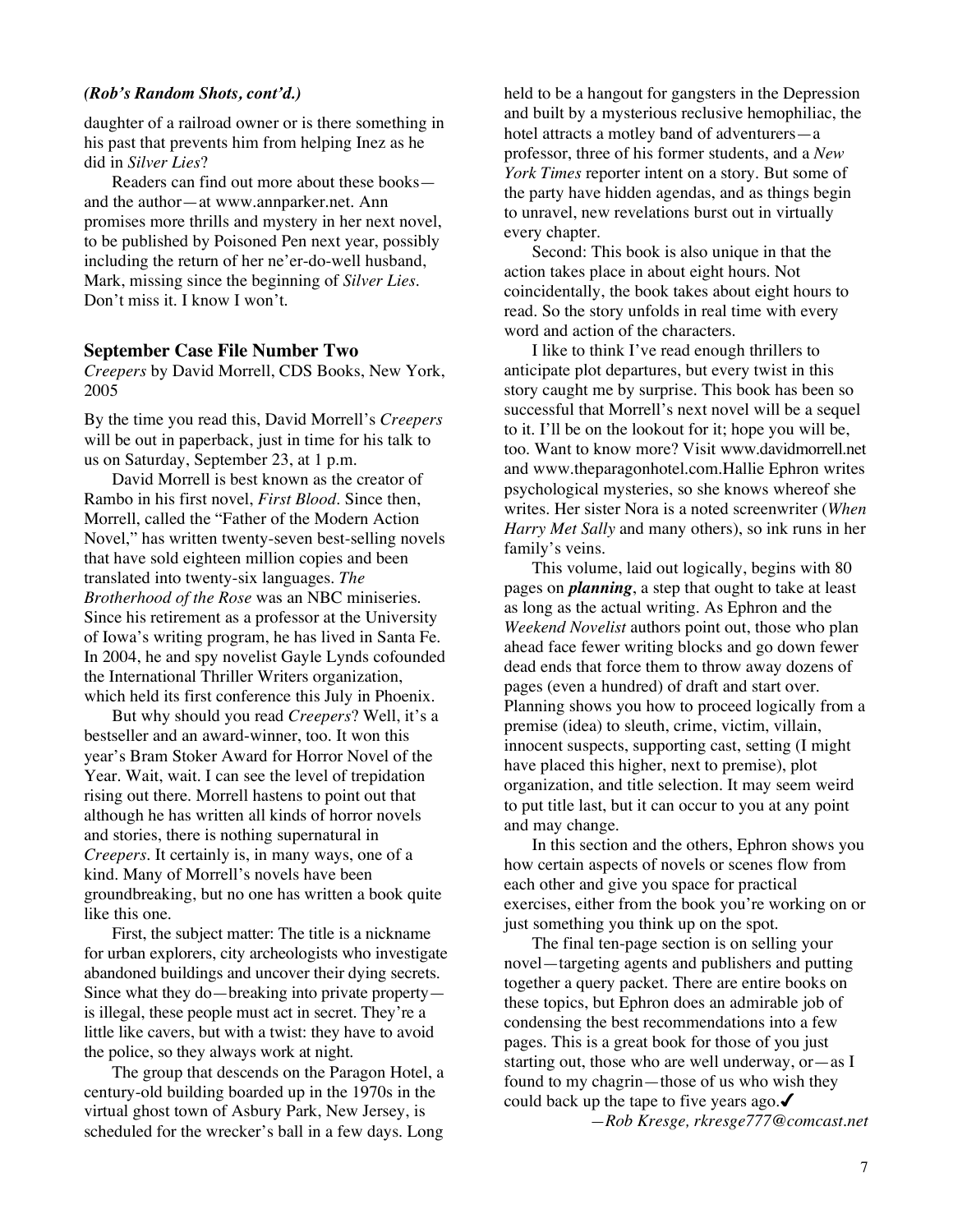### **Help Wanted: Croak & Dagger Needs You!**

We have several executive committee positions opening up for 2007. If any of these opportunities appeal to you, or if you'd like to be on the nominating committee, please contact Rob Kresge, rkresge777@comcast.net, or Shirley Coe, shirleycoe@comcast.net.

The president, vice president, secretary, and treasurer are elected members of the executive committee, serving one-year terms. (Elections are at the general meeting in November.) They are expected to belong to the both the national Sisters in Crime organization and the local chapter.

Chairs of standing committees may volunteer for their positions; the president makes the final appointment. Committee chairs must belong to the local chapter.

The officers and committee chairs serve on the executive committee, which generally meets once a month.

#### **Officer Vacancies .............................................................**

- **President.** The president presides at all membership meetings and calls and presides at all executive committee meetings. The president sets goals and assigns responsibilities, serves as ad hoc member of committees, polls members on major decisions, keeps members informed, serves as group spokesperson, and performs such other duties as the executive committee may from time to time determine.
- **Vice President.** The vice president assists or substitutes for the president as required.
- **Secretary.** The secretary maintains a mailing list in Microsoft Outlook of all current board members. The secretary also takes minutes at monthly board meetings, keeping them and any attachments in a loose-leaf notebook, and distributes

#### **Committee Chair Vacancies ...............................................**

#### **Membership Chair.**

- Maintains membership applications. Maintains a membership spreadsheet in Microsoft Excel to track current and renewal memberships. Each month, sends renewal notices twice: one month and then two weeks before a membership expiration date. Checks with the treasurer to see which members have renewed. In the case of nonrenewals, sends a survey notice to ask why the member has not renewed.
- Maintains a members' mailing list and a separate mailing list of nonmembers in Microsoft Outlook for members-only and for general announcements, such as program reminders and group news. Sends other appropriate mailings as determined by the executive committee, such as the *Nooseletter*.

the minutes to board members for approval within a reasonable time (before the next board meeting). The secretary sends out notices of board meetings when needed and directions, prepares and distributes a board meeting agenda when directed by the president, and keeps members on track as to what matters have been decided, so redundancies do not occur.

**Treasurer.** The treasurer receives chapter funds, deposits them in the chapter's bank account, and makes disbursements as authorized by the executive committee. The treasurer keeps financial accounts (currently in Microsoft Excel), maintains a checking account, and prepares and submits financial statements monthly to the executive committee and at the annual meeting.

- Responds to correspondence from members and nonmembers, and/or refers them to the proper committee chair or executive committee member.
- Plans and organizes membership-drive events to sign up new members, such as the upcoming Halloween wine tasting in October 2006 and Susan Wittig Albert's appearance in April 2007. Works with the program chair and a committee on these events.

#### **Program Chair.**

• Purchases bookmarks to give to our speakers as honoraria. Takes them to the trophy store on Central and Monte Vista, to be engraved with "SinC ABQ Croak&Dagger" on the back. Picks them up a week later. Turns in receipts to the treasurer for reimbursement.

*(cont'd. on next page)*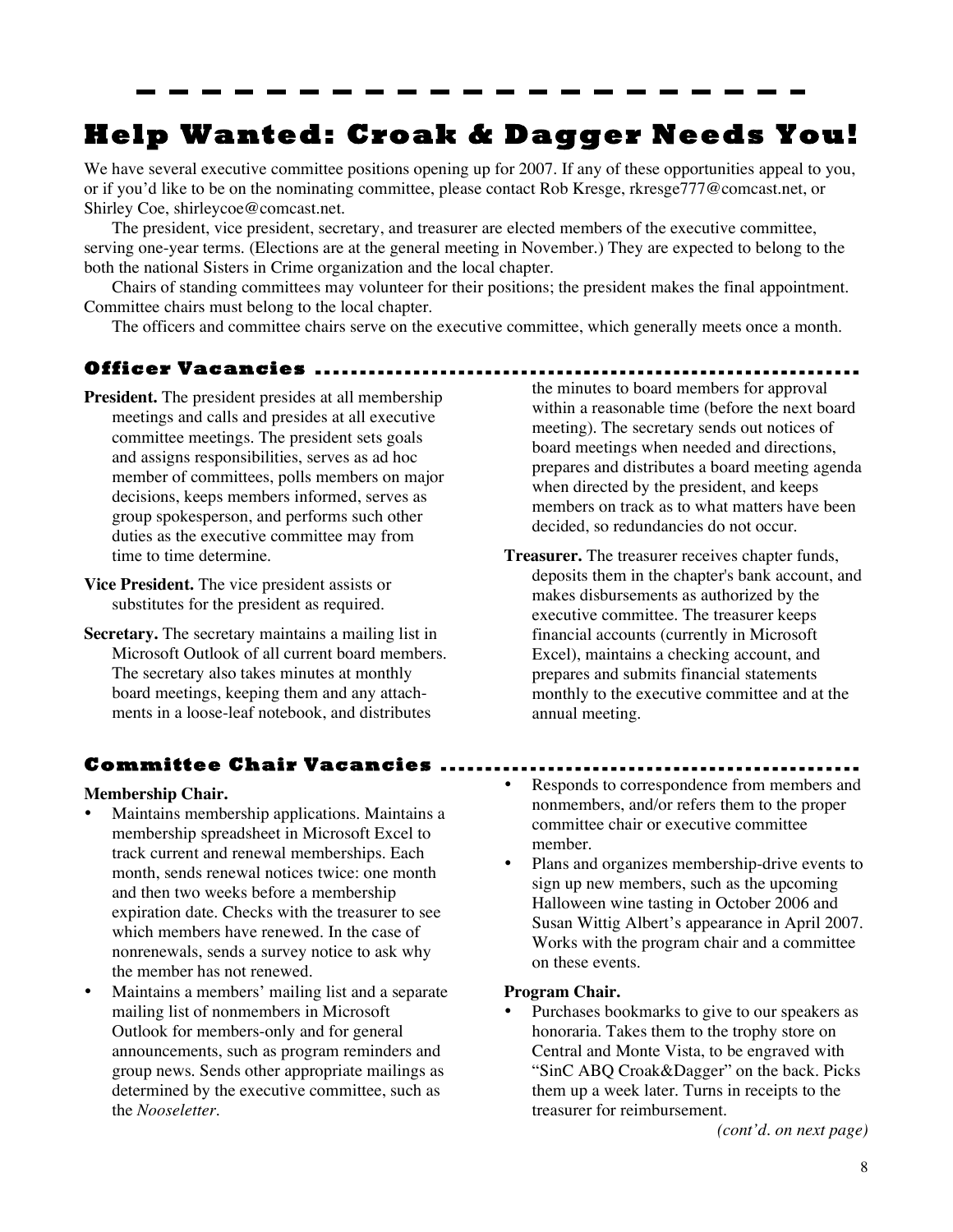#### *(Help Wanted, Program Chair, cont'd.)*

- Uses chapter resources (member ideas, volunteers, and so on) to come up with speaker ideas.
- Phones or emails speakers to ask if they'd be willing to speak on specific dates; generally lines up speakers for two or three months at a time.
- After acceptances, sends email messages to the publicity chair, *Nooseletter* editor, and membership chair to inform members and the larger community of mystery readers in Albuquerque.
- Is prepared to introduce the speaker at the meeting if requested by the chapter president. Brings the gift bookmark to that meeting.
- Follows up in a week or two with a written thank-you note to the speaker.

#### **Publicity Chair.**

- Obtains program/speaker and/or other event information from the program chair at least three weeks prior to an event.
- Writes a press release, and sends the press release to a mailing list at least three weeks in advance of each event.
- Maintains a mailing list of publications, reporters, and editors.

#### **Webmaster/Webmistress.**

- Maintains the chapter's Web site, renewing contracts with the site host, homestead.com; uploading announcements when directed by the board, and expanding the links page with links related to our genre.
- Maintains the chapter's Yahoo group. (Known) among members as "the Yahoo loop.")
- Is prepared to train a successor if training is necessary.

### **!SinC Member Book Signing!**

Margaret Coel, author of the acclaimed Wind River series of mysteries on the modern Cheyenne/ Arapaho reservation in Wyoming, will be at Bookworks at 7 p.m. of Thursday, October 5, the eve of Balloon Fiesta. She will read from and sign her latest Father John O'Malley/Vicky Holden novel, *The Drowning Man*, which is about a stolen petroglyph.



### **BOOKMARKS**

Have you seen them? Bright yellow, with bloodred markings? Do you have one? Do you have a handful?

The 2006 Croak & Dagger bookmarks are a great way to spread the word about our Sisters in Crime chapter. Hand out plenty, but keep one for yourself: they list all our meeting dates and times for 2006.

### **Bad Opening Lines**

Rejoice! The results are in for the 2006 Bulwer-Lytton Fiction Contest. Contest entrants are challenged to submit bad opening sentences to imaginary novels. Bulwer-Lytton is best known for *The Last Days of Pompeii* (1834) and the phrase "the pen is mightier than the sword." He was also author of the immortal words, "It was a dark and stormy night," part of the opening line of his novel *Paul Clifford* (1830).

Here is the Grand Prize Winner for 2006:

Detective Bart Lasiter was in his office studying the light from his one small window falling on his super burrito when the door swung open to reveal a woman whose body said you've had your last burrito for a while, whose face said angels did exist, and whose eyes said she could make you dig your own grave and lick the shovel clean.

The winning author is Jim Guigli. $\checkmark$